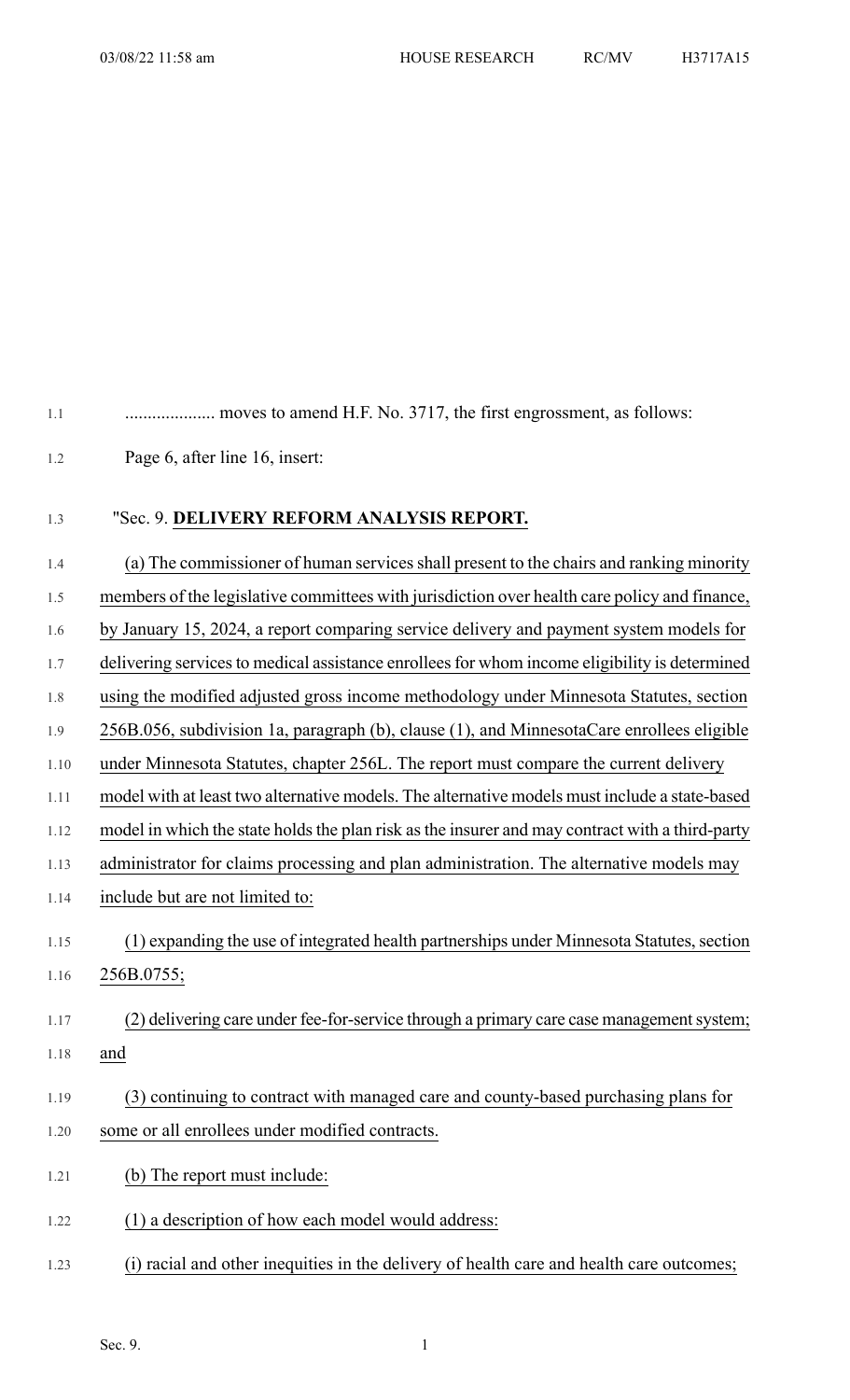## 2.1 (ii) geographic inequities in the delivery of health care; 2.2 (iii) the provision of incentives for preventive care and other best practices; 2.3 (iv) reimbursing providers for high-quality, value-based care at levels sufficient to sustain 2.4 or increase enrollee access to care; and 2.5 (v) transparency and simplicity for enrollees, health care providers, and policymakers; 2.6 (2) a comparison of the projected cost of each model; and 2.7 (3) an implementation timeline for each model, that includes the earliest date by which 2.8 each model could be implemented if authorized during the 2024 legislative session, and a 2.9 discussion of barriers to implementation. 2.10 Sec. 10. **PROPOSAL FOR A PUBLIC OPTION.** 2.11 (a) The commissioner of human services shall consult with the Centers for Medicare 2.12 and Medicaid Services, the Internal Revenue Service, and other relevant federal agencies 2.13 to develop a proposal for a public option program. The proposal may consider multiple 2.14 public option structures, at least one of which must be through expanded enrollment into

- 2.15 MinnesotaCare. Each option must:
- 2.16 (1) allow individuals with incomes above the maximum income eligibility limit under
- 2.17 Minnesota Statutes, section 256L.04, subdivision 1 or 7, the option of purchasing coverage
- 2.18 through the public option;
- 2.19 (2) allow undocumented noncitizens the option of purchasing through the public option;
- 2.20 (3) establish a small employer public option that allows employers with 50 or fewer
- 2.21 employees to offer the public option to the employer's employees and contribute to the
- 2.22 employees' premiums;
- 2.23 (4) allow the state to:
- 2.24 (i) receive the maximum pass through of federal dollars that would otherwise be used
- 2.25 to provide coverage for eligible public option enrollees if the enrollees were instead covered
- 2.26 through qualified health plans with premium tax credits, emergency medical assistance, or
- 2.27 other relevant programs; and
- 2.28 (ii) continue to receive basic health program payments for eligible MinnesotaCare 2.29 enrollees; and